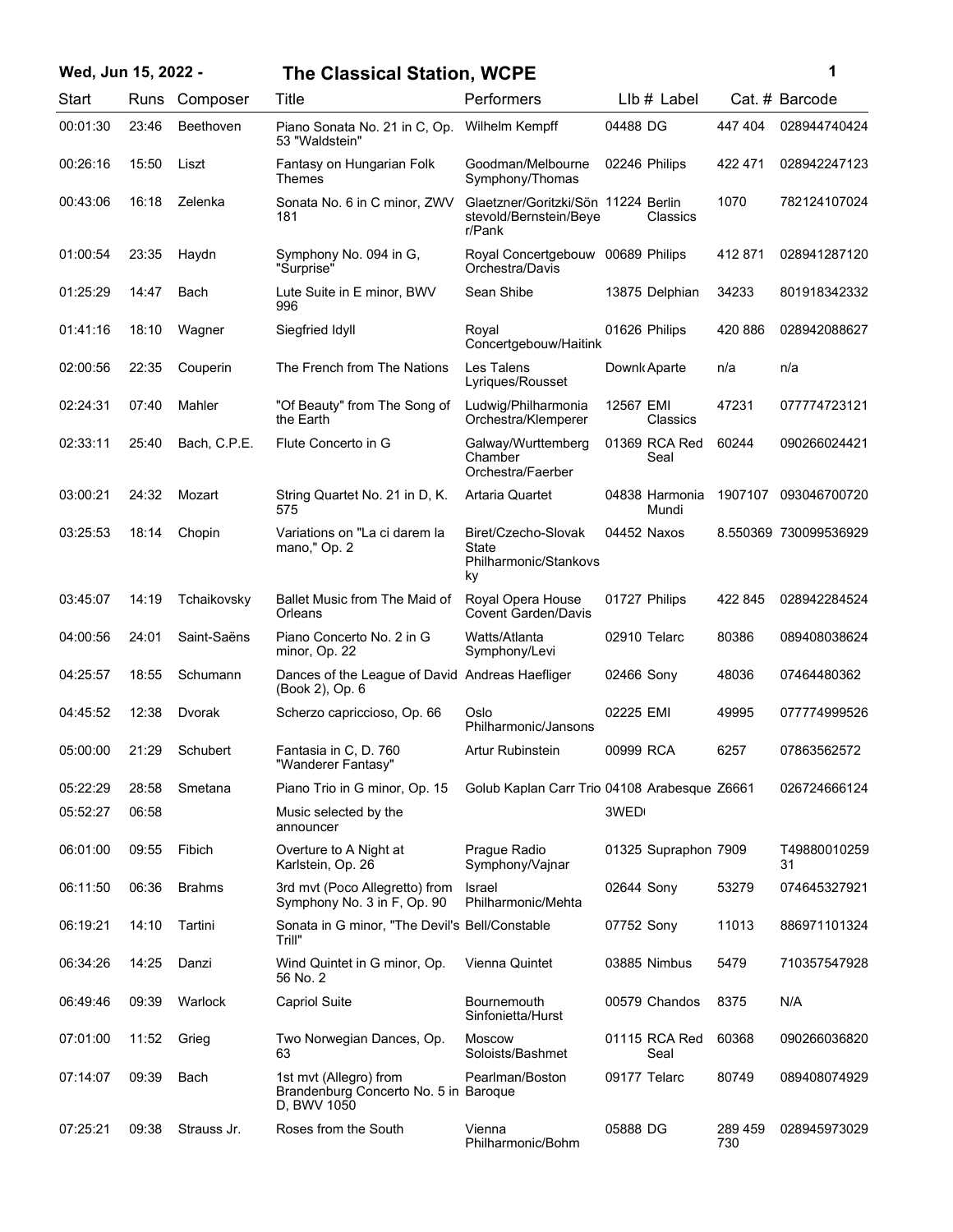|  |  |  | Wed, Jun 15, 2022 - |  |
|--|--|--|---------------------|--|
|--|--|--|---------------------|--|

## **Wed, Jun 15, 2022 - 2 The Classical Station, WCPE**

|  |  | i |  |
|--|--|---|--|
|  |  |   |  |
|  |  |   |  |

| Start    | Runs  | Composer      | Title                                                                                  | Performers                                                                  | $Llb#$ Label                    |              | Cat. # Barcode             |
|----------|-------|---------------|----------------------------------------------------------------------------------------|-----------------------------------------------------------------------------|---------------------------------|--------------|----------------------------|
| 07:36:14 | 14:04 | Borodin       | Polovtsian Dances from Prince Boston Pops/Williams 01542 Philips<br>Igor               |                                                                             |                                 | 426 247      | 028942624726               |
| 07:51:33 | 07:54 | <b>Barber</b> | Canzone from Piano Concerto, Parker/Atlanta<br>Op. 38                                  | Symphony/Levi                                                               | 08136 Telarc                    | 80632        | 089408063220               |
| 08:01:02 | 07:33 | Auber         | Overture to Fra Diavolo                                                                | Academy of St.<br>Martin-in-the-Fields/Ma<br>rriner                         | 00743 Philips                   | 411450       | 028941145024               |
| 08:09:50 | 07:04 | Potter        | Finale (Allegro) from<br>Symphony No. 8 in E flat                                      | <b>Milton Keynes</b><br>Chamber Orch/Davan<br>Wetton                        | 02606 Unicorn-Ka 9091<br>nchana |              | 053068909129               |
| 08:18:09 | 04:04 | Granados      | Spanish Dance No. 5,<br>"Andalusia"                                                    | Angel & Celedonio<br>Romero                                                 | 02272 Telarc                    | 80216        | 089408021626               |
| 08:24:43 | 06:49 | Haydn         | Fantasia in C                                                                          | Jeno Jando                                                                  | 13638 Naxos                     |              | 8.578358 747313835874      |
| 08:32:47 | 05:16 | Mozart        | 1st mvt (Allegro moderato)<br>from Symphony No. 29 in A, K. Orchestra/Tognetti<br>201  | <b>Australian Chamber</b>                                                   | 04011 Sony                      | 62682        | 074646268223               |
| 08:39:18 | 09:59 | Gershwin      | Porgy and Bess Suite                                                                   | Goosby/Wang                                                                 | PV140 Decca                     | 33878        | 028948516643               |
| 08:50:32 | 08:53 |               | Music selected by the<br>announcer                                                     |                                                                             | 3WED                            |              |                            |
| 09:01:15 | 09:30 | Dukas         | Sorcerer's Apprentice                                                                  | Philharmonia/Levine                                                         | 05107 Walt<br>Disney            | 60986-7      | 050086098675               |
| 09:12:00 | 31:47 | Chopin        | Piano Concerto No. 2 in F<br>minor, Op. 21                                             | Grosvenor/Royal<br><b>Scottish National</b><br>Orchestra/Chan               | Downk Decca                     | 485 0365 n/a |                            |
| 09:45:17 | 14:08 | Still         | Suite for Violin and Piano                                                             | Goosby/Wang                                                                 | PV140 Decca                     | 33878        | 028948516643               |
| 10:01:15 | 31:58 | Grieg         | Suites 1 & 2 from Peer Gynt                                                            | <b>BBC Scottish</b><br>Symphony/Maksymiuk                                   | 04704 Naxos                     |              | 8.550864 489103050864<br>4 |
| 10:34:43 | 24:44 | Spohr         | Concerto in A minor for String<br>Quartet and Orchestra, Op.<br>131                    | <b>SF Ballet/Lark</b><br>Quartet/LeRoux                                     | 05755 Arabesque 6723            |              | 026724672323               |
| 11:01:17 | 24:42 | Sowande       | <b>African Suite</b>                                                                   | <b>CBC Vancouver</b><br>Orchestra/Bernardi                                  | Downk CBC                       | n/a          | n/a                        |
| 11:27:14 | 05:20 | Schumann      | Novelette in F, Op. 21 No. 1                                                           | Sviatoslav Richter                                                          | 06656 DG                        | 447440       | 028944744026               |
| 11:34:04 | 13:16 | Parry         | <b>Symphonic Variations</b>                                                            | London<br>Philharmonic/Boult                                                | 01001 EMI                       | 49022        | 07777490222                |
| 11:48:35 | 10:50 | Telemann      | Concerto in D for 3 Horns                                                              | Baumann/Hill/Brown/A 00245 Philips<br>cademy of St.<br>Martin-in-the-Fields |                                 | 412 226      | 028941222626               |
| 12:01:15 | 13:46 | Couperin      | Royal Concert No. 2                                                                    | Claire/Moroney/Linden 01692 HM                                              |                                 | 901151       | n/a                        |
| 12:16:16 | 19:57 | Strauss, R.   | Burleske for Piano &<br>Orchestra, Op. 11                                              | Janis/Chicago<br>Symphony<br>Orchestra/Reiner                               | 00707 RCA Red<br>Seal           | 5734         | 07863557342                |
| 12:37:28 | 04:19 | Bach          | Finale from Concerto in D for 3 Kaine/Thomas/Studt/A 03071 Boston<br>Violins, BWV 1064 | cademy of St.<br>Martin-in-the-Fields/Ma<br>rriner                          | Skyline                         | 127          | 030357012722               |
| 12:43:17 | 09:57 | Anonymous     | <b>Five Pieces for Lute</b>                                                            | Christopher Wilson                                                          | 00875 Virgin                    | 91216        | 075679121622               |
| 12:54:29 | 04:56 |               | Music selected by the<br>announcer                                                     |                                                                             | 3WED                            |              |                            |
| 13:01:15 | 14:14 | Martucci      | Theme and Variations, Op. 58                                                           | de Barberiis/Rome<br>Symphony/La Vecchia                                    | 11495 Naxos                     |              | 8.570930 747313093076      |
| 13:16:59 | 16:00 | Gaubert       | Three Watercolors for Flute,<br>Cello and Piano                                        | Baxtresser/Stepansky/ 09049 Cala<br>Muzijevic                               |                                 | 0544         | 667549054422               |
| 13:34:29 | 24:54 | Beethoven     | Symphony No. 8 in F, Op. 93                                                            | Malmö<br>Symphony/Trevino                                                   | 13830 Ondine                    | 1348         | 076119513485<br>6          |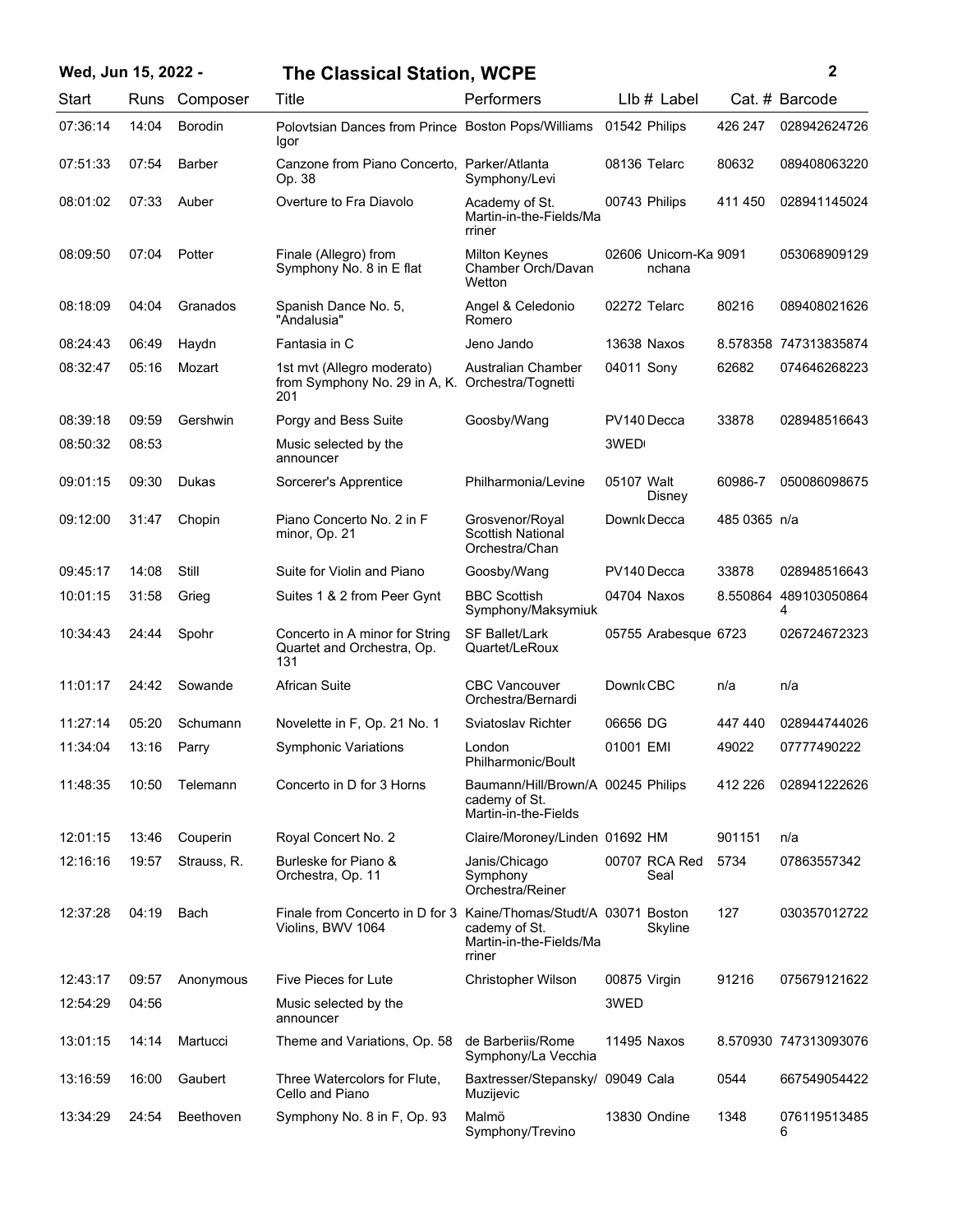## **Wed, Jun 15, 2022 - 3 The Classical Station, WCPE**

| ٦ |
|---|
|   |
|   |
| I |

| Start    | Runs  | Composer      | Title                                                                                            | Performers                                                             | $Llb#$ Label             |                | Cat. # Barcode        |
|----------|-------|---------------|--------------------------------------------------------------------------------------------------|------------------------------------------------------------------------|--------------------------|----------------|-----------------------|
| 14:01:13 | 07:26 | Grieg         | Symphonic Dance, Op. 64 No.                                                                      | Royal Scottish National 11505 Naxos<br>Orchestra/Engeset               |                          |                | 8.508015 747313801534 |
| 14:09:54 | 24:07 | Haydn         | Symphony No. 100 in G,<br>"Military"                                                             | London<br>Philharmonic/Solti                                           | 00277 London             | 411897         | 028941189721          |
| 14:35:31 | 23:55 | Rodrigo       | Concierto Andaluz (for four<br>guitars and orchestra)                                            | Los<br>Romeros/Academy<br><b>SMF/Marriner</b>                          | 00861 Philips            | 400 024        | 028940002427          |
| 15:01:16 | 32:25 | Nyman         | The Piano Concerto                                                                               | Stott/Royal Liverpool<br>Philharmonic/Nyman                            | 05004 Argo               |                | D 108280 D 108280     |
| 15:35:11 | 12:55 | Mozart        | 1st mvt (Allegro maestoso)<br>from Sinfonia Concertante in E Philharmonic/Abbado<br>flat, K. 364 | Kussmaul/Christ/Berlin 03818 Sony                                      | Classical                | 66859          | 074646685921          |
| 15:49:21 | 10:04 | Albinoni      | Adagio in G minor                                                                                | Meyer/Berlin<br>Philharmonic/Karajan                                   | 04698 DG                 | 449 724        | 028944972429          |
| 16:00:40 | 04:14 | Debussy       | Prelude from Suite<br>Bergamasque                                                                | <b>Empire Brass</b>                                                    | 04876 Telarc             | 80438          | 089408043826          |
| 16:05:49 | 07:23 | Dvorak        | 3rd mvt (Scherzo) from<br>Symphony No. 5 in F, Op. 76                                            | London<br>Symphony/Kertesz                                             | 00940 London             | 417 597        | 028941759726          |
| 16:14:07 | 04:41 | Rachmaninoff  | Prelude in D, Op. 23 No. 4                                                                       | Van Cliburn                                                            | 01676 RCA                | 7941           | 078635794120          |
| 16:19:43 | 10:49 | Bach, C.P.E.  | Trio Sonata in C                                                                                 | Les Amis de Philippe                                                   | 06225 CPO                | 999 495        | 761203949526          |
| 16:31:47 | 11:37 | Berlioz       | Overture to The Secret Court<br>Judges, Op. 3                                                    | Chicago<br>Symphony/Solti                                              | 05797 Decca              | 289 460<br>982 | 028946098226          |
| 16:44:19 | 15:05 | Kodaly        | Dances of Galanta                                                                                | Philharmonia<br>Hungarica/Dorati                                       | 06487 Mercury            | 432 005        | 028943200523          |
| 17:00:39 | 05:59 | Quantz        | 1st mvt (Allegro) from Flute<br>Concerto in G                                                    | Gallois/C.P.E. Bach<br>Chamber<br>Orch/Schreier                        | 03356 DG                 | 439 895        | 028943989527          |
| 17:07:33 | 06:03 | Verdi         | <b>Grand March and Ballet Music</b><br>from Aida                                                 | Orch. Bologna Comm. 00139 London<br>Theatre/Chailly                    |                          | 425 108        | 028942 51082<br>1     |
| 17:14:31 | 14:14 | Schumann      | Scenes from Fairyland, Op.<br>113                                                                | R. Meyers/London<br>SO/Francis                                         | 11989 Delos              | 3441           | 013491344126          |
| 17:30:00 | 07:51 | Waldteufel    | Chantilly Waltz, Op. 171                                                                         | Czecho-Slovak State<br>Philharmonic/Walter                             | 02617 Marco Polo 8223433 |                | 489103023433<br>8     |
| 17:38:46 | 05:57 | Williams      | Suite from Jurassic Park                                                                         | City of Prague<br>Philharmonic/Bateman                                 | 09847 Virgin<br>Classics | 730756         | 509997307562<br>2     |
| 17:45:38 | 06:25 | Adams, H.L.   | Etude in G flat from Twelve<br><b>Etudes</b>                                                     | Maria Corley                                                           | Downk Albany             | n/a            | n/a                   |
| 17:52:58 | 06:31 | Bach          | 3rd mvt (Allegro) from Oboe<br>Concerto in F, BWV 1053                                           | Black/Academy of St. 03071 Boston<br>Martin-in-the-Fields/Ma<br>rriner | Skyline                  | 127            | 030357012722          |
| 18:00:44 | 14:38 | Grainger      | A Lincolnshire Posy                                                                              | Cleveland Symphonic 00390 Telarc<br>Winds/Fennell                      |                          | 80099          | 80099                 |
| 18:16:17 | 07:08 | Mendelssohn   | Presto con brio from Quartet in Blair Quartet<br>D. Op. 44 No. 1                                 |                                                                        | 03066 Warner<br>Bros.    | 45855          | 093624585527          |
| 18:24:20 | 14:53 | <b>Delius</b> | In a Summer Garden, a<br>Rhapsody                                                                | Hallé<br>Orchestra/Barbirolli                                          | 06690 EMI                | 65119          | 724356511927          |
| 18:40:28 | 05:24 | Raff          | Intermezzo from Italian Suite                                                                    | Czechoslovak State<br>Philharmonic/Edlinger                            | 01784 Naxos              | 8.223194 N/A   |                       |
| 18:46:47 | 05:52 | Reicha        | Finale (Allegretto) from Clarinet Neidich/L'Archibudelli<br>Quintet in B flat, Op. 89            |                                                                        | 02916 Sony               | 57968          | 074645796826          |
| 18:53:34 | 05:51 |               | Music selected by the<br>announcer                                                               |                                                                        | 3WED                     |                |                       |
| 19:01:15 | 41:27 | <b>Brahms</b> | Symphony No. 4 in E minor,<br>Op. 98                                                             | Royal<br>Philharmonic/Previn                                           | 00967 Telarc             | 80155          | 089408015526          |
| 19:43:57 | 15:33 | Fasch         | Concerto in D minor for Lute & Smith/Banchini/Plantier 05758 Auvidis<br>Strings                  | /Courvoisier/Dieltens                                                  |                          | E 8641         | 329849008641<br>4     |